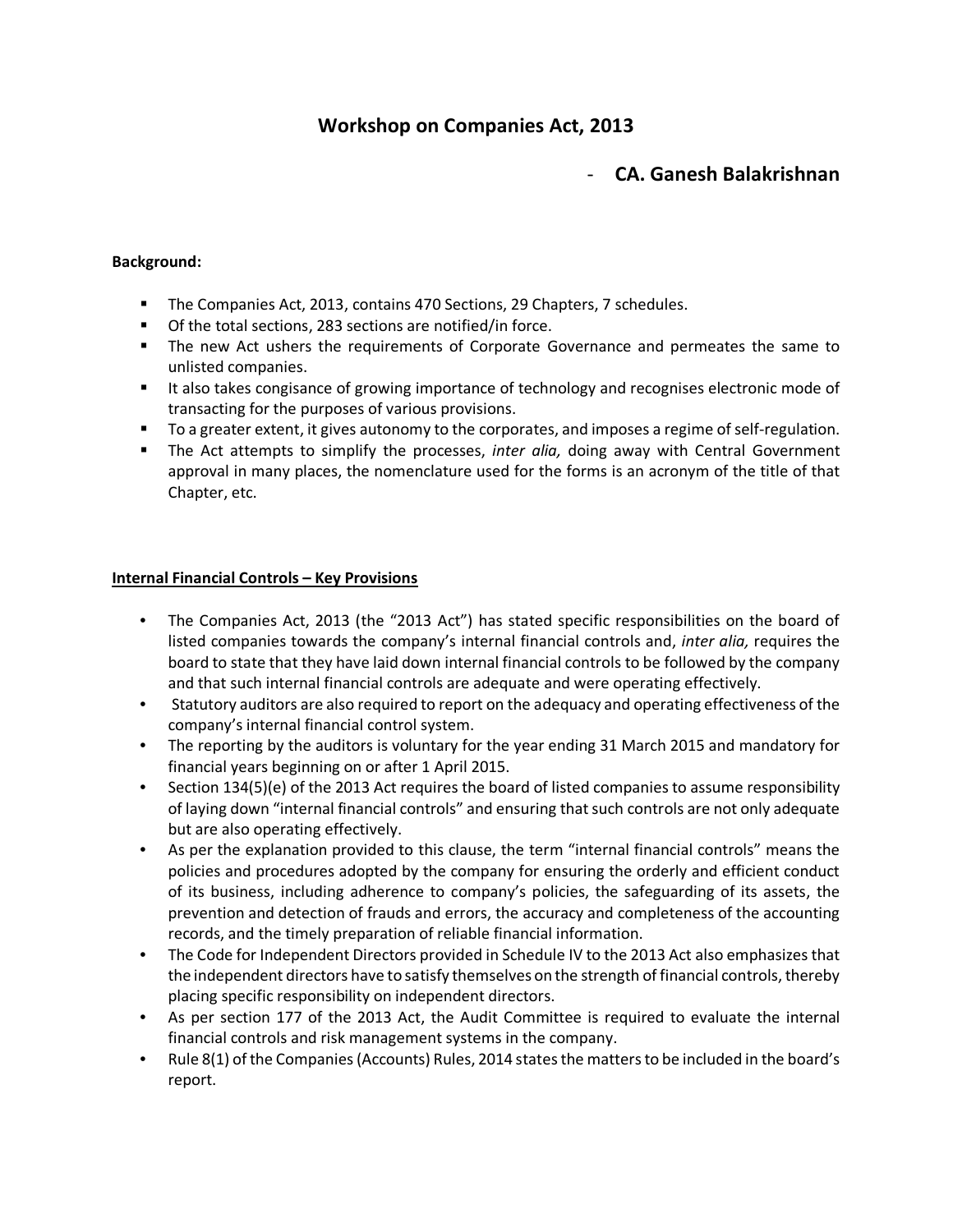- This Rule states that the board's report shall be prepared based on the stand alone financial statements of the company. It further states that with respect to the subsidiaries, associates and joint ventures, the board report shall contain a separate section reporting the performance and the financial position for each such entity.
- Rule 8(5)(viii) of the Companies (Accounts) Rules, 2014 requires the board report of all companies to state the details in respect of adequacy of internal financial controls with reference to the financial Statements.

# Key provisions as per Listing Agreement

- As per sub-clause IV.D of Clause 49 of the Equity Listing Agreement (the "ELA"), the role of the Audit Committee of companies whose equity shares are listed, includes evaluation of internal financial controls and risk management systems.
- Further, sub-clause IX.C of Clause 49 requires the CEO and CFO of such companies, to certify to the board of directors (the "board") that they accept responsibility for establishing and maintaining internal controls for financial reporting and that they have evaluated the effectiveness of internal control systems of the company pertaining to financial reporting.

# Internal Financial Controls

• Internal Financial Controls means "the policies and procedures adopted by the company for ensuring the orderly and efficient conduct of its business, including adherence to company's policies, the safeguarding of its assets, the prevention and detection of frauds and errors, the accuracy and completeness of the accounting records, and the timely preparation of reliable financial information."

There are many frameworks that provide guidance to entities for developing and establishing their internal control systems. Some common international frameworks are:

- Internal Control Integrated Framework issued by Committee of the Sponsoring Organisations of the Treadway Commission (COSO Framework).
- Guidance on Assessing Control published by the Canadian Institute of Chartered Accountants (CoCo)
- "Internal Control: Guidance for Directors on the Combined Code", published by the Institute of Chartered Accountants in England & Wales (known as the Turnbull Report)

# Objectives of internal control frameworks:

- Operations Objectives These pertain to effectiveness and efficiency of the entity's operations, including operational and financial performance goals, and safeguarding assets against loss.
- Reporting Objectives These pertain to internal and external financial and non-financial reporting and may encompass reliability, timeliness, transparency, or other terms as set forth by regulators, recognised standard setters, or the entity's policies.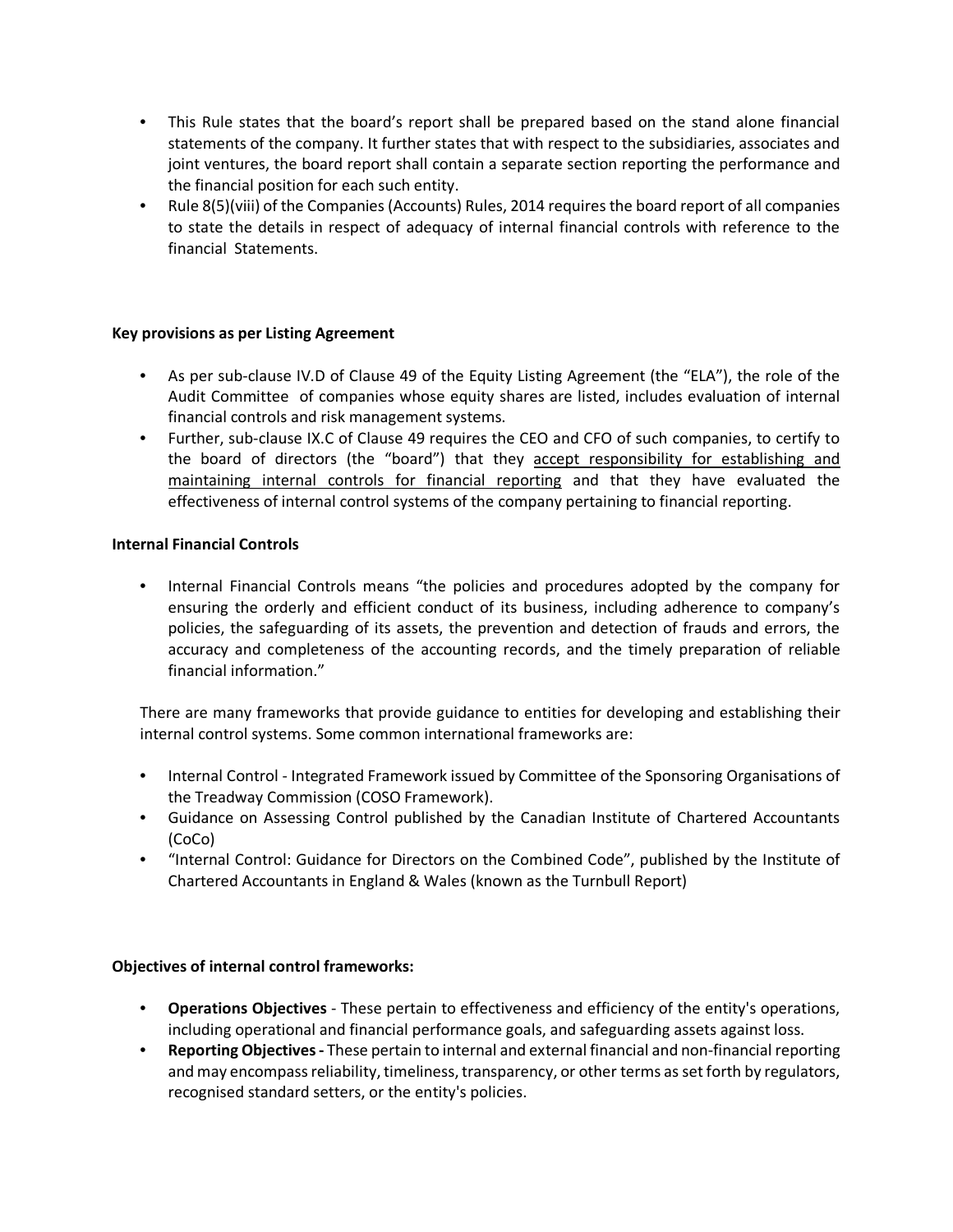• Compliance Objectives - These pertain to adherence to laws and regulations to which the entity is subject.

# Components of Internal Control

The five components of internal control, that are essential in any control environment, as they relate to a financial statement audit. The following are the components of internal audit:

### Control Environment

- The control environment sets the tone of an organization, influencing the control consciousness of its people.
- It is the foundation for all other components of internal control, providing discipline and structure.
- Control environment factors include the integrity, ethical values and competence of the entity's people; management's philosophy and operating style; the way management assigns authority and responsibility, and organizes and develops its people; and the attention and direction provided by the board of directors.

#### Entity's Risk Management Process

• For financial reporting purposes, the entity's risk assessment process includes how management identifies business risks relevant to the preparation of financial statements in accordance with the entity's applicable financial reporting framework, estimates their significance, assesses the likelihood of their occurrence, and decides upon actions to respond to and manage them and the results thereof.

# Control Activities:

Control activities that may be relevant to an audit may be categorised as policies and procedures that pertain to the following:

- Performance reviews
- Information processing
- Physical Controls:

#### Information Systems:

• An information system consists of infrastructure (physical and hardware components), software, people, procedures, and data. Many information systems make extensive use of information technology (IT).

# Monitoring

- Internal control systems need to be monitored--a process that assesses the quality of the system's performance over time.
- This is accomplished through ongoing monitoring activities, separate evaluations or a combination of the two.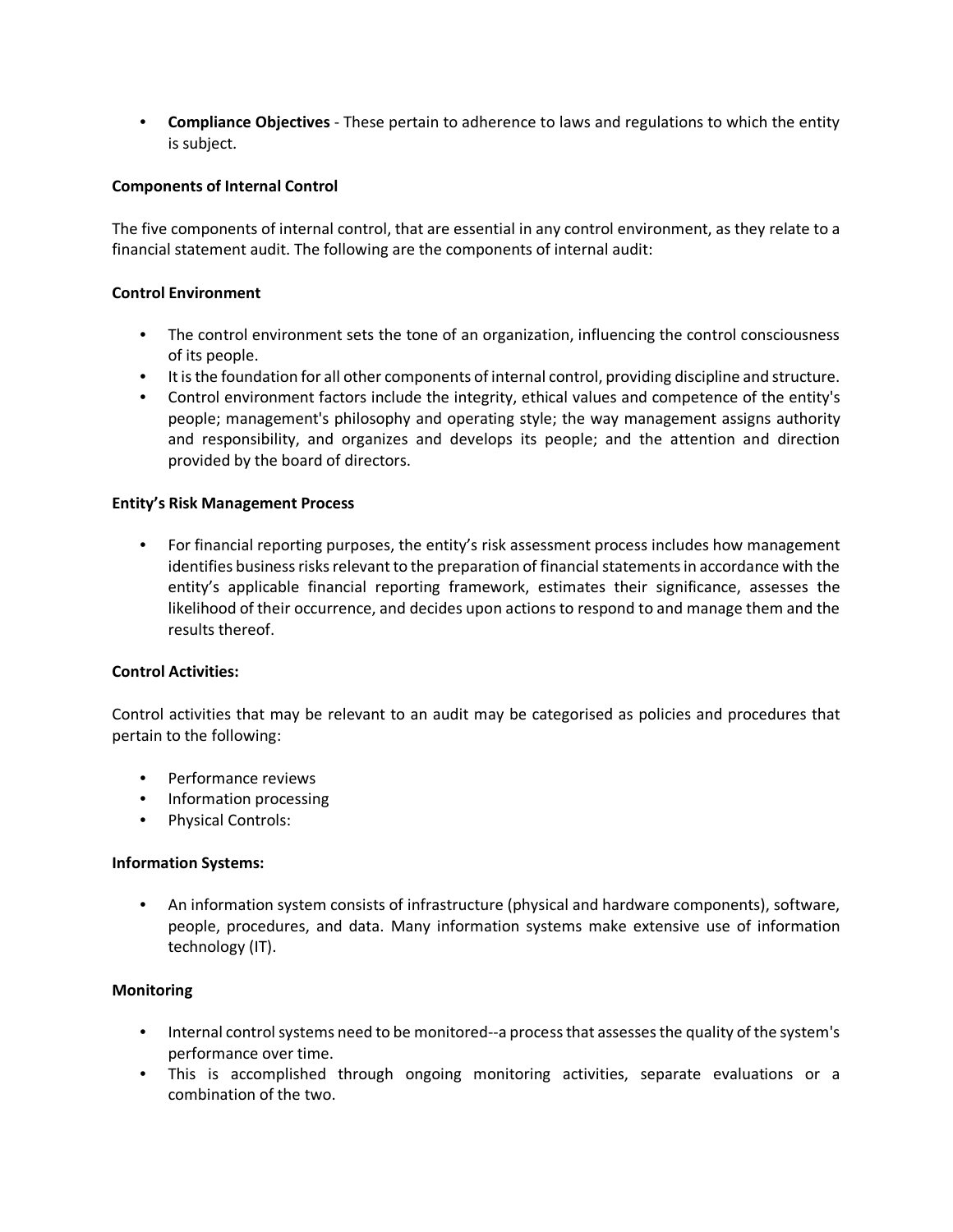- Ongoing monitoring occurs in the course of operations. It includes regular management and supervisory activities, and other actions personnel take in performing their duties.
- The scope and frequency of separate evaluations will depend primarily on an assessment of risks and the effectiveness of ongoing monitoring procedures.

# Borrowings

Board of Directors of a Company can exercise the following powers only with the consent of the company by a special resolution:

- to borrow money, where the money to be borrowed, together with the money already borrowed by the company will exceed aggregate of its paid-up share capital and free reserves, apart from temporary loans obtained from the company's bankers in the ordinary course of business
- Provided that the acceptance by a banking company, in the ordinary course of its business, of deposits of money from the public, repayable on demand or otherwise, and withdrawable by cheque, draft, order or otherwise, shall not be deemed to be a borrowing of monies by the banking company within the meaning of this clause.
- "Temporary loans" means loans repayable on demand or within six months from the date of the loan such as short-term, cash credit arrangements, the discounting of bills and the issue of other shortterm loans of a seasonal character, but does not include loans raised for the purpose of financial expenditure of a capital nature
- Every special resolution passed by the company in general meeting in relation to the exercise of the powers shall specify the total amount up to which monies may be borrowed by the Board of Directors.
- As per Section 2(64), paid-up share capital or share capital paid-up means such aggregate amount of money credited as paid-up as is equivalent to the amount received as paid up in respect of shares issued and also includes any amount credited as paid-up in respect of shares of the company, but does not include any other amount received in respect of such shares, by whatever name called
- As per Sec. 2(43) free reserves means such reserves which, as per the latest audited balance sheet of a company, are available for distribution as dividend. Provided that—
	- any amount representing unrealised gains, notional gains or revaluation of assets, whether shown as a reserve or otherwise, or
	- any change in carrying amount of an asset or of a liability recognised in equity, including surplus in profit and loss account on measurement of the asset or the liability at fair value, shall not be treated as free reserves

# **Deposits**

"Deposit" includes any receipt of money by way of deposit or loan or in any other form by a company, but does not include such categories of amount as may be prescribed in consultation with the Reserve Bank of India

Deposits includes any receipt of money by way of deposit or loan in any other form, by a company, but does not include any amount received from: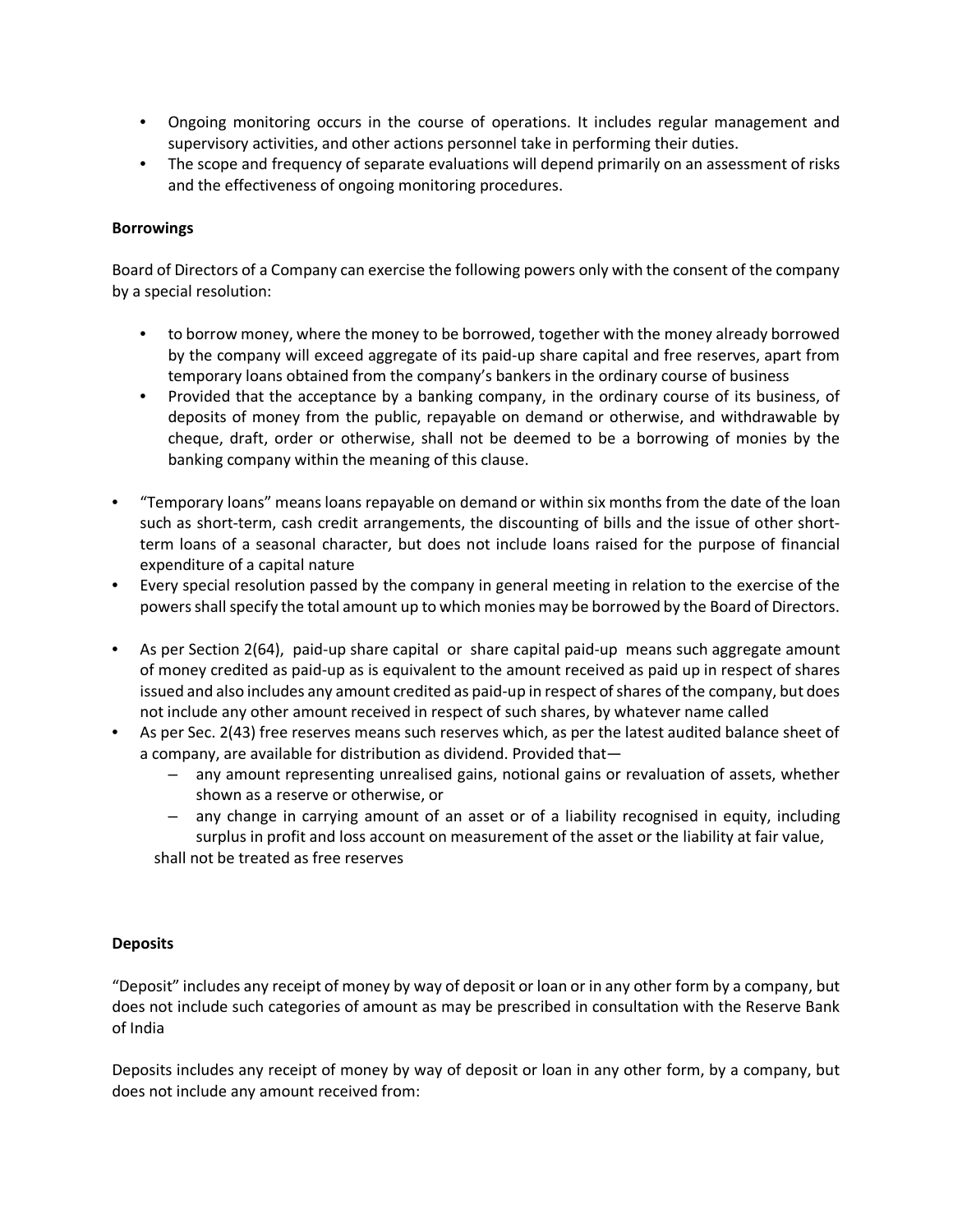- Central or State Government
- **F** Foreign Governments, foreign or international banks
- **As a loan or facility from any banking company**
- As a loan or financial assistance from Public Financial Institutions notified by Central Government.
- Amount received against issue or commercial papers or any instruments issued as per RBI guidelines
- **Amount received by a company from any other company**
- Amount received and held towards subscription to any securities including share application money or advance towards allotment of securities pending allotment. However, if securities are not allotted or amount or amounts refunded within 60 days of receipt of application money or advance, such amount shall be treated as deposit.
- A person who is a director and has given declaration.
- **If Itsue of debentures compulsorily convertible into shares within 5 years.**
- **An employee not exceeding his annual salary**
- Any non-interest bearing amount received or held in trust
- In ordinary course of business of the company (advance for supply of goods, security deposit)
- Amount bought in by the promoters of Company by way of unsecured loan pursuant to lending by bank or financial institution.
- Any amount accepted by a Nidhi Company in accordance with provisions of Sec.406 of the Act.
- **The any amount received in the course of, or for the purposes of, the business of the company,-**

(a) as an advance for the supply of goods or provision of services, provided that such advance is appropriated against supply of goods or provision of services within a period of 365 days from the date of acceptance of such advance:

Provided that in case of any advance which is subject matter of any legal proceedings before any court of law, the said time limit of 365 days shall not apply:

(b) as advance, accounted, received in connection with consideration for property under an agreement or arrangement, provided that such advance is adjusted against the property in accordance with the terms of agreement or arrangement;

(c) as security deposit for the performance of the contract for supply of goods or provision of services;

(d) as advance received under long term projects for supply of capital goods except those covered under item (b) above:

Provided that if the amount received under items (a), (b) and (d) above becomes refundable due to the reasons that the company accepting the money does not have necessary permission or approval, then the amount received shall be deemed to be a deposit under these rules. The amount referred to in the first proviso shall be deemed to be deposits on the expiry of fifteen days from the date they become due for refund.

- any amount brought in by the promoters of the company by way of unsecured loan in pursuance of the stipulation of any lending financial institution or a bank subject to fulfillment of the following conditions, namely:-
	- the loan is brought in pursuance of the stipulation imposed by the lending institutions on the promoters to contribute such finance;
	- the loan is provided by the promoters themselves or by their relatives or by both; and
	- the exemption under this sub-clause shall be available only till the loans of financial institution or bank are repaid and not thereafter;